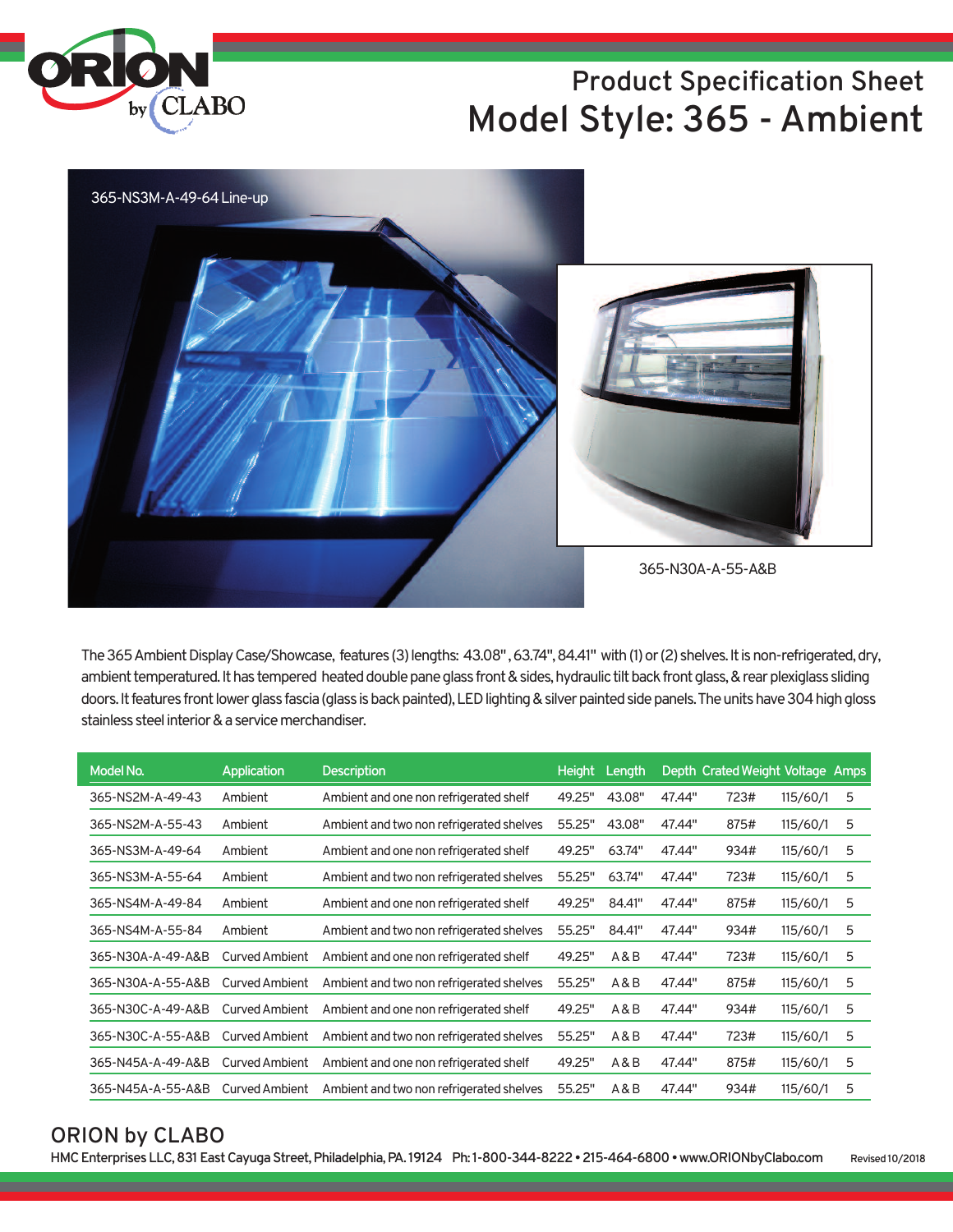

# **Product Specification Sheet Model Style: 365 - Ambient**

#### **Features**

- **AnInnovative"AllSeasonConvertible" Model**
- **Back Painted Front Glass Fascia in RAL Color Options**
- **Low Temp to Medium Temp Conversion Capability, with Retractable Glass Shelves**
- Available in Linear, 30 and 45 Degrees Curved Designs
- Two Height Profile Options: 49.25" and 55.25"
- **Low Profile Pan Display on Gelato/Ice Cream Application**
- **Tempered Double Pane Front and Side Glass**
- **Hydraulic Tilt Back Front Glass**
- **Self-Contained,AirCooledCondensingUnit**
- **GalvanizedSteelChassisConstruction**
- **Insulated/Non-CfcEcologicPolyurethaneFoam**
- **Inside Structure / High Gloss 304 Stainless Steel**
- **Tempered, Double Pane Glass**
- **Hydraulic Tilt-Back Front Glass**
- **Rear, Plexiglass Sliding Doors**
- **Standard Silver Lacquered Side Panels**
- **MultiplexingCapability**
- **Femperature Range: Ambient**

### **Optional Features**

- **Rear Sliding Double Pane Glass Doors** 
	- **Casters**
- **Granite Work Surface (Operator Side)**
- **RALCustomColorOptions**



**14.20**

### **ORION by CLABO**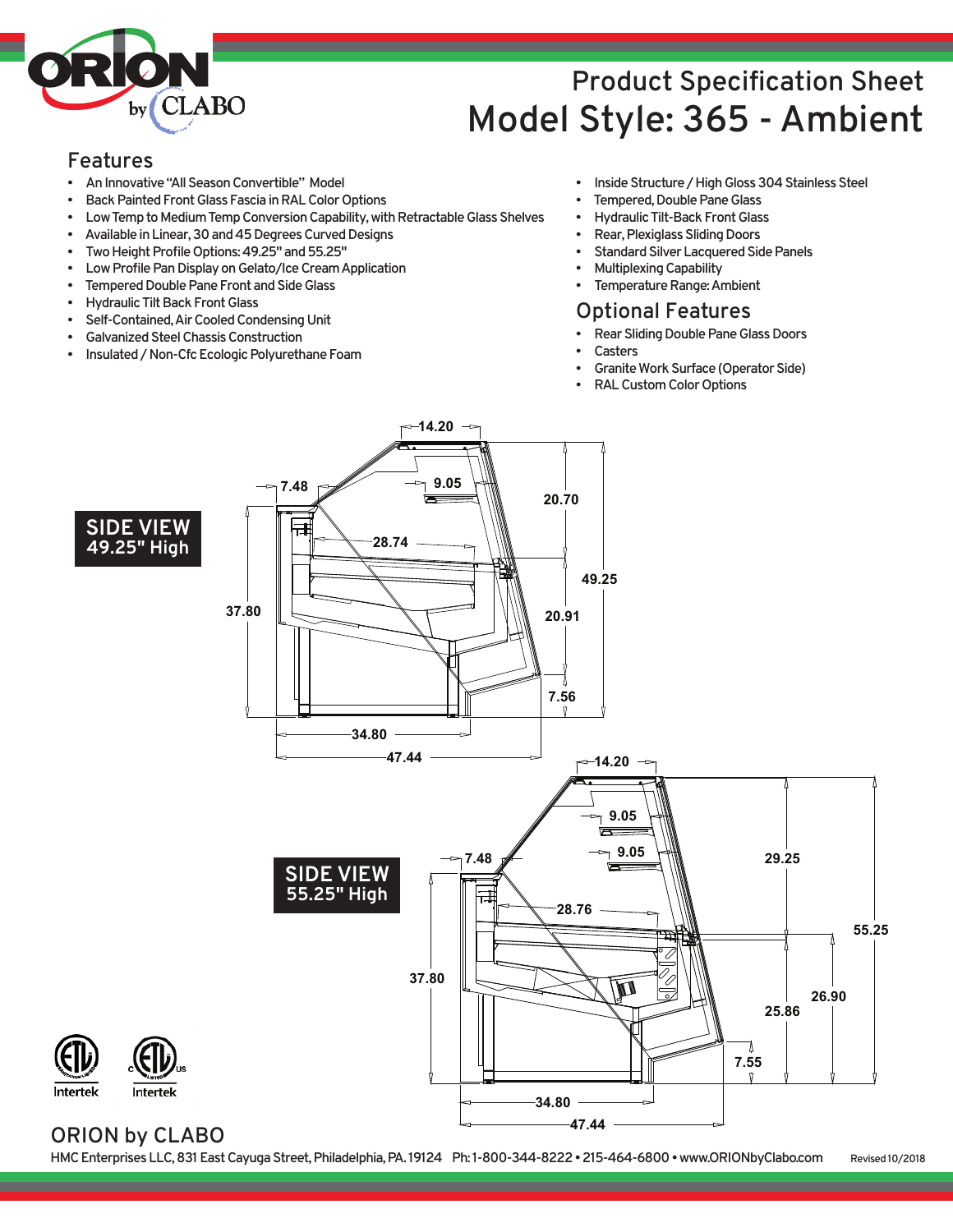**Product Specification Sheet Model Style: 365 - Ambient**

**43.08" , 63.74" Length - Plan Views, Rear View, Front Views**



Intertek

ELECTRICAL CONNECTION: Display cases are shipped with applicable junction box for hardwired installation Options exist for several NEMA configurations Plug and/or receptacle configurations are at the discreation of the electrical installer

# **ORION by CLABO**

by CLABO

**HMCEnterprisesLLC,831EastCayugaStreet,Philadelphia,PA. 19124 Ph: 1-800-344-8222•215-464-6800•www.ORIONbyClabo.com Revised10/2018**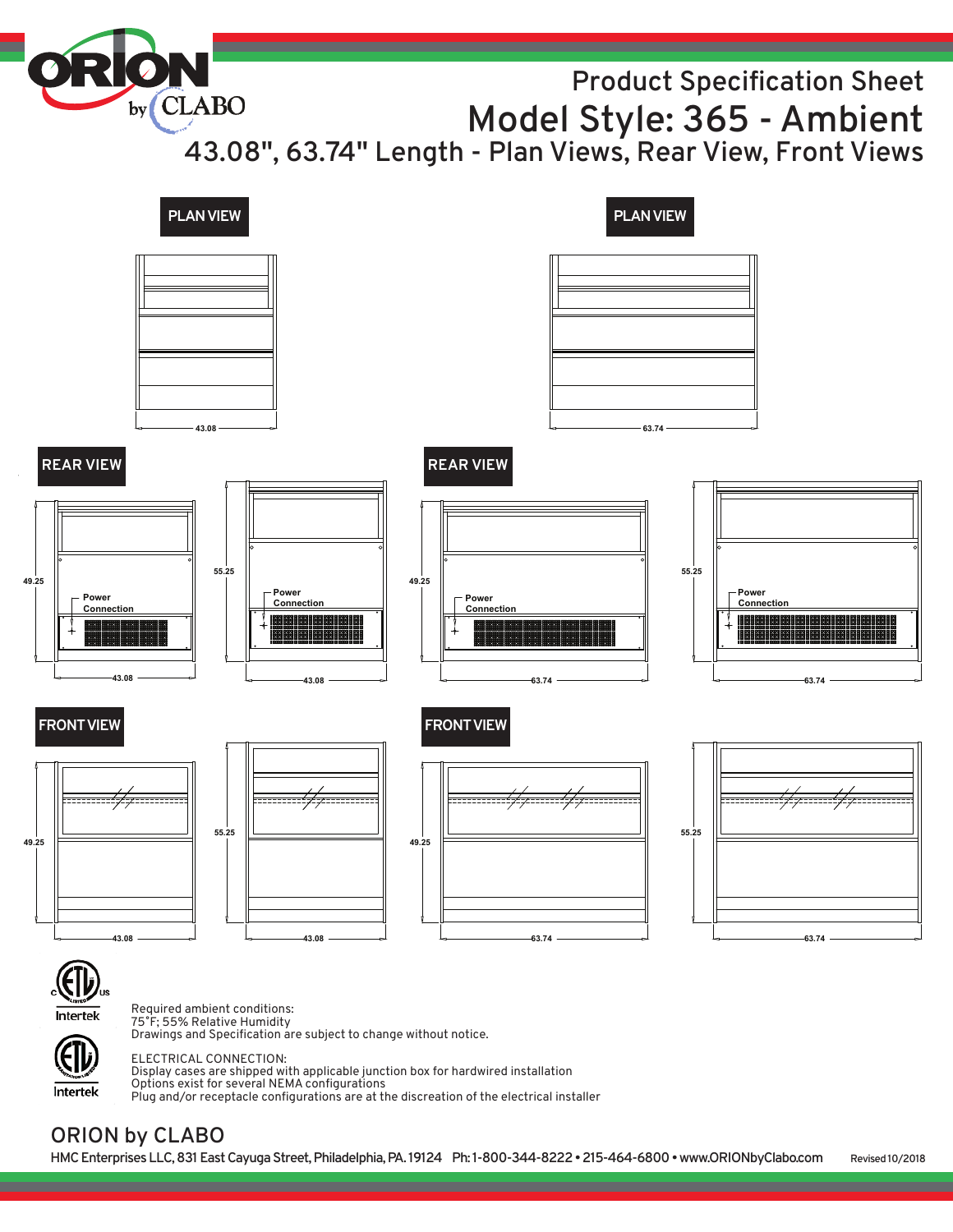by<sub>(CLABO</sub>

# **Product Specification Sheet Model Style: 365 - Ambient 84.41" Length - Plan Views, Rear View, Front Views**



Intertek Intertek Required ambient conditions: 75˚F; 55% Relative Humidity Drawings and Specification are subject to change without notice.

#### ELECTRICAL CONNECTION:

Display cases are shipped with applicable junction box for hardwired installation Options exist for several NEMA configurations Plug and/or receptacle configurations are at the discreation of the electrical installer

## **ORION by CLABO**